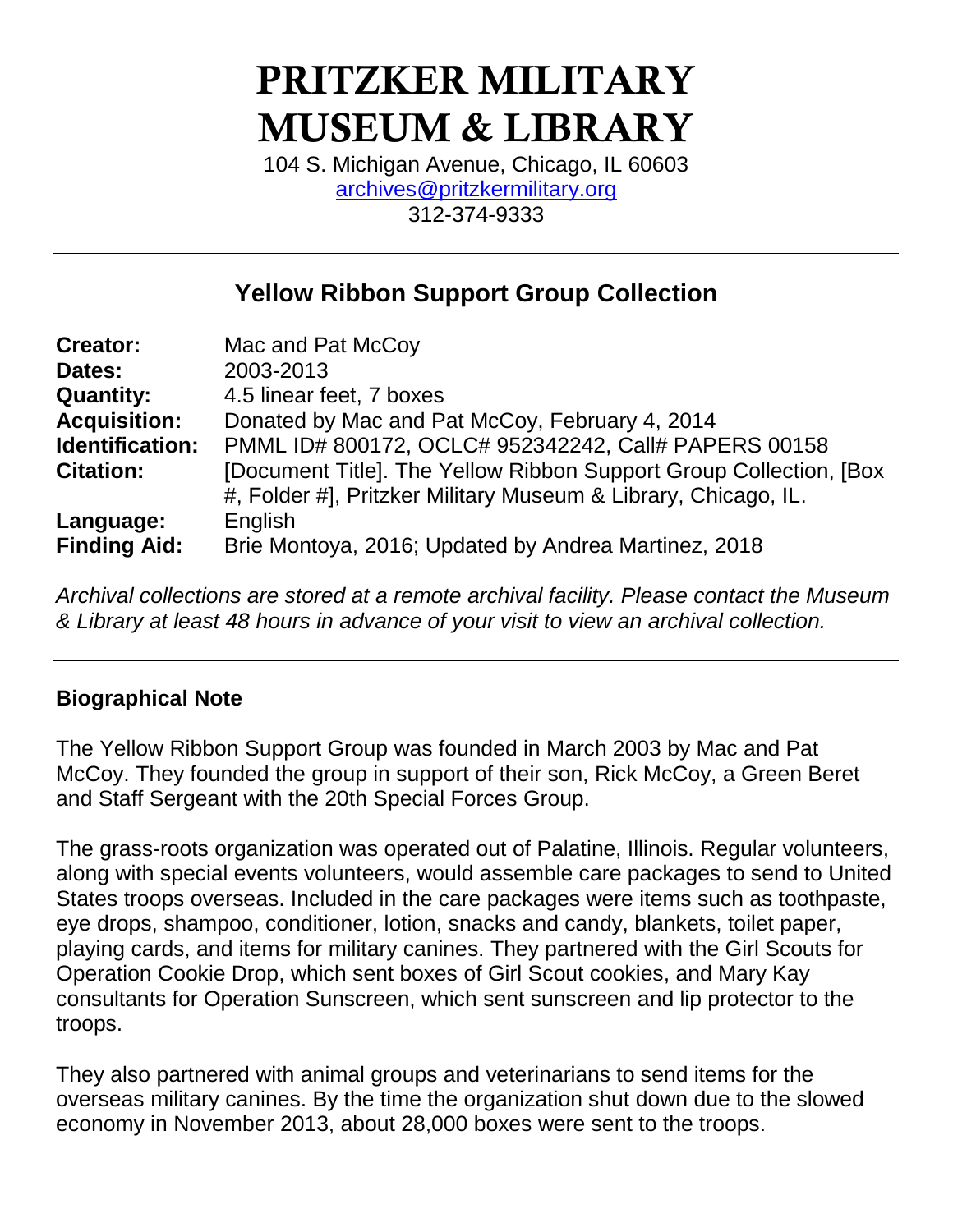### **Scope and Content of the Collection**

The Yellow Ribbon Support Group Collection consists of email correspondence; the group's administrative files; thank you letters, cards, emails, and postcards; newspaper articles; photographs and printed pictures; patches and pins; care package materials; plaques and certificates; a prayer rug; a tablecloth used at events; and stuffed animals. The majority of the collection's papers arrived each in file folders labeled by members of the Yellow Ribbon Support Group or binders arranged by group members. Many of these items had metal staples or tape holding them together or into binders, which was removed by staff. The photographs and artifacts such as the stuffed animals, patches, and plaques were received loose within various boxes. The sample care package originally contained perishable food items and leaking bottles, which were thrown away.

# **Arrangement**

A large portion of the collection, consisting mostly of the group's papers, was arranged within labeled folders and binders that had been arranged by members of the Yellow Ribbon Support Group. Original folders titles and order was kept when arranging these items within new folders. A smaller portion of the collection was in boxes in no discernible order upon arrival. These items were arranged by staff. The collection consists of four series:

# **Series One: Organizational Files**

This series consists of the files Mr. and Mrs. McCoy kept on the Yellow Ribbon Support Group's various contacts. The majority of this series is correspondence, but it also includes articles on the Yellow Ribbon Support Group and the United States troops, bulletins, and other information on the companies, schools, volunteers, community events, and programs the Yellow Ribbon Support Group partnered with for over 10 years. Folders have been arranged alphabetically according to the file names they were given by the Yellow Ribbon Support Group. Original order has been maintained for material within each folder.

# **Series Two: Administrative Information**

This series consists of the administrative information it took to run the Yellow Ribbon Support Group. Included are annual meeting agendas and notes, different versions of the care package information packets, award certificates to and from the Yellow Ribbon Support Group, templates for fundraising letters, material pertaining to the development of their logo and website, and flyers for their Christmas party.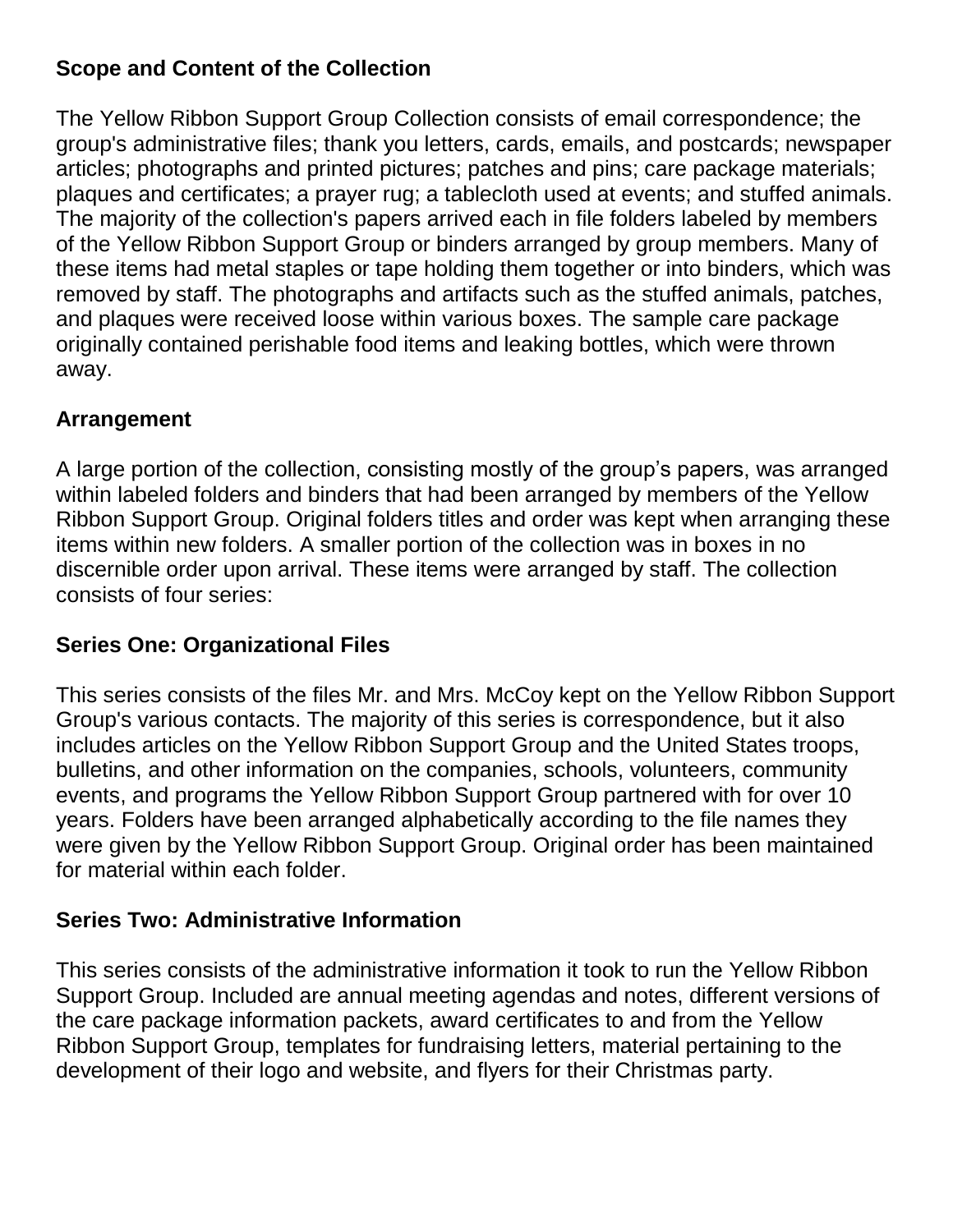#### **Series Three: Binders and Displays**

This series contains various articles, emails, photographs, and letters that were collected and arranged by members of the Yellow Ribbon Support Group. The majority of items in this series arrived in binders, from which they have been removed. The items were then arranged in folders, but original order has been kept. Two binders had pins attached to their spines. The pins have been removed and are now housed in trays. A small portion of this series is made up of photographs that were removed from frames or were loose in the collection upon arrival. These binders and photographs were used as display items at various events the Yellow Ribbon Support Group attended to showcase the group's work.

### **Series Four: Oversize Materials**

This series is made up of photo boards, newsletters, and newspaper articles. Some items from this series were loose in boxes upon arrival, while others were removed from the various binders.

#### **Rights**

Copyrights held by Mac and Pat McCoy were transferred to the Pritzker Military Museum & Library. All other rights are held by the author or publisher. Users assume responsibility for following copyright laws as established by US Code Title 17.

### **Separations**

| <b>Item ID</b> | Call<br><b>Number</b> | <b>Description</b>                                                                                              | Location       |
|----------------|-----------------------|-----------------------------------------------------------------------------------------------------------------|----------------|
| 800172001      |                       | WWII Veterans pin - originally attached to the<br>left side of the WWII patch                                   | <b>Trays</b>   |
| 800172002      |                       | Flying eagle pin - originally attached to the right<br>side of the WWII patch                                   | <b>Trays</b>   |
| 800172003      |                       | A Co. 1-106 AVN Phantoms patch - originally<br>attached to Patrick Schroeder's 1/7/2005 letter<br>to the McCoys | <b>Patches</b> |
| 800172004      |                       | WWII patch                                                                                                      | <b>Patches</b> |
| 800172005      |                       | <b>Yellow Ribbon Support Group patch</b>                                                                        | <b>Patches</b> |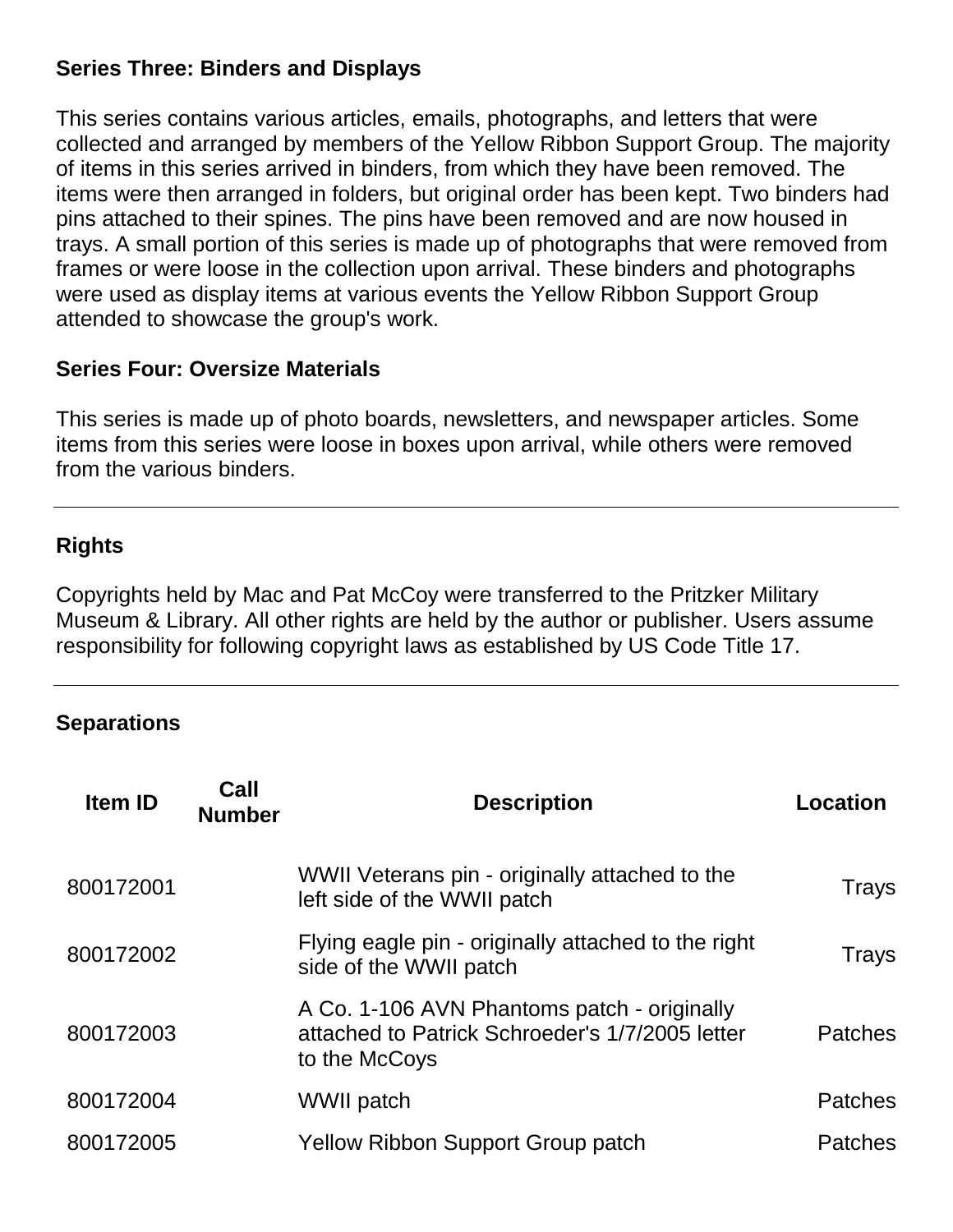| 800172006 | <b>Yellow Ribbon Support Group patch</b>                                                                                                                                                                                                                                                                                                                                                                                                                                                                                                                                                                                                                                                                                                                                                                                                                                                               | <b>Patches</b>   |
|-----------|--------------------------------------------------------------------------------------------------------------------------------------------------------------------------------------------------------------------------------------------------------------------------------------------------------------------------------------------------------------------------------------------------------------------------------------------------------------------------------------------------------------------------------------------------------------------------------------------------------------------------------------------------------------------------------------------------------------------------------------------------------------------------------------------------------------------------------------------------------------------------------------------------------|------------------|
| 800172007 | Governor's Home Town Award 2005 plaque                                                                                                                                                                                                                                                                                                                                                                                                                                                                                                                                                                                                                                                                                                                                                                                                                                                                 | Artifacts        |
| 800172008 | Certificate of Appreciation plaque - from the<br>Soldiers of Bravo Company, 701st Main Support<br>Battalion, 1st Infantry Division                                                                                                                                                                                                                                                                                                                                                                                                                                                                                                                                                                                                                                                                                                                                                                     | <b>Artifacts</b> |
| 800172009 | Sample care package - in a USPS Medium Flat<br>Rate Box; two sleeves of Girl Scout cookies; one<br>packet of beef jerky; stuffed animal; VA Hospital<br>booklet; three packages of prayer cards; prayer<br>booklet; one set of playing cards; bag of<br>toiletries including wet wipes, Kleenex,<br>deodorant, baby powder, q-tips, toothbrush,<br>toothpaste, shampoo, conditioner, mouthwash,<br>sunscreen, eye drops, chapstick, razors, hand<br>cream, Band-Aids, socks, rubber gloves, two<br>bars of soap, floss, AA and AAA batteries, and<br>cough drops; bag of snacks including assorted<br>candy, popcorn, Pop tarts, pretzels, raisins, tea<br>bags, a pudding cup, fruit snacks, granola bar,<br>drink mix, a rice krispies treat, a pack of gum;<br>and a bag with information on YRSG, a<br>magazine, a letter from a volunteers, blank<br>paper, a pen, a greeting card, and envelopes | <b>Artifacts</b> |
| 800172010 | Ornament - snowman in fatigues; c. 2006                                                                                                                                                                                                                                                                                                                                                                                                                                                                                                                                                                                                                                                                                                                                                                                                                                                                | Artifacts        |
| 800172011 | Wooden decoration - "Today I pray for peace in<br>the hope that tomorrow I won't have to."                                                                                                                                                                                                                                                                                                                                                                                                                                                                                                                                                                                                                                                                                                                                                                                                             | <b>Artifacts</b> |
| 800172012 | Playing cards - Iraqi Most Wanted                                                                                                                                                                                                                                                                                                                                                                                                                                                                                                                                                                                                                                                                                                                                                                                                                                                                      | Artifacts        |
| 800172013 | Brown teddy bear in camouflage - YRSG mascot<br>"Rambo"; sings "Proud To Be An American"                                                                                                                                                                                                                                                                                                                                                                                                                                                                                                                                                                                                                                                                                                                                                                                                               | <b>Artifacts</b> |
| 800172014 | White teddy bear in red, white, and blue outfit -<br>YRSG mascot "Betsy Ross"; sings "God Bless<br>America"                                                                                                                                                                                                                                                                                                                                                                                                                                                                                                                                                                                                                                                                                                                                                                                            | <b>Artifacts</b> |
| 800172015 | Table cloth - blue with yellow ribbons and white<br>stars                                                                                                                                                                                                                                                                                                                                                                                                                                                                                                                                                                                                                                                                                                                                                                                                                                              | <b>Artifacts</b> |
| 800172016 | Prayer rug - red with Operation Iraqi Freedom<br>patches                                                                                                                                                                                                                                                                                                                                                                                                                                                                                                                                                                                                                                                                                                                                                                                                                                               | <b>Artifacts</b> |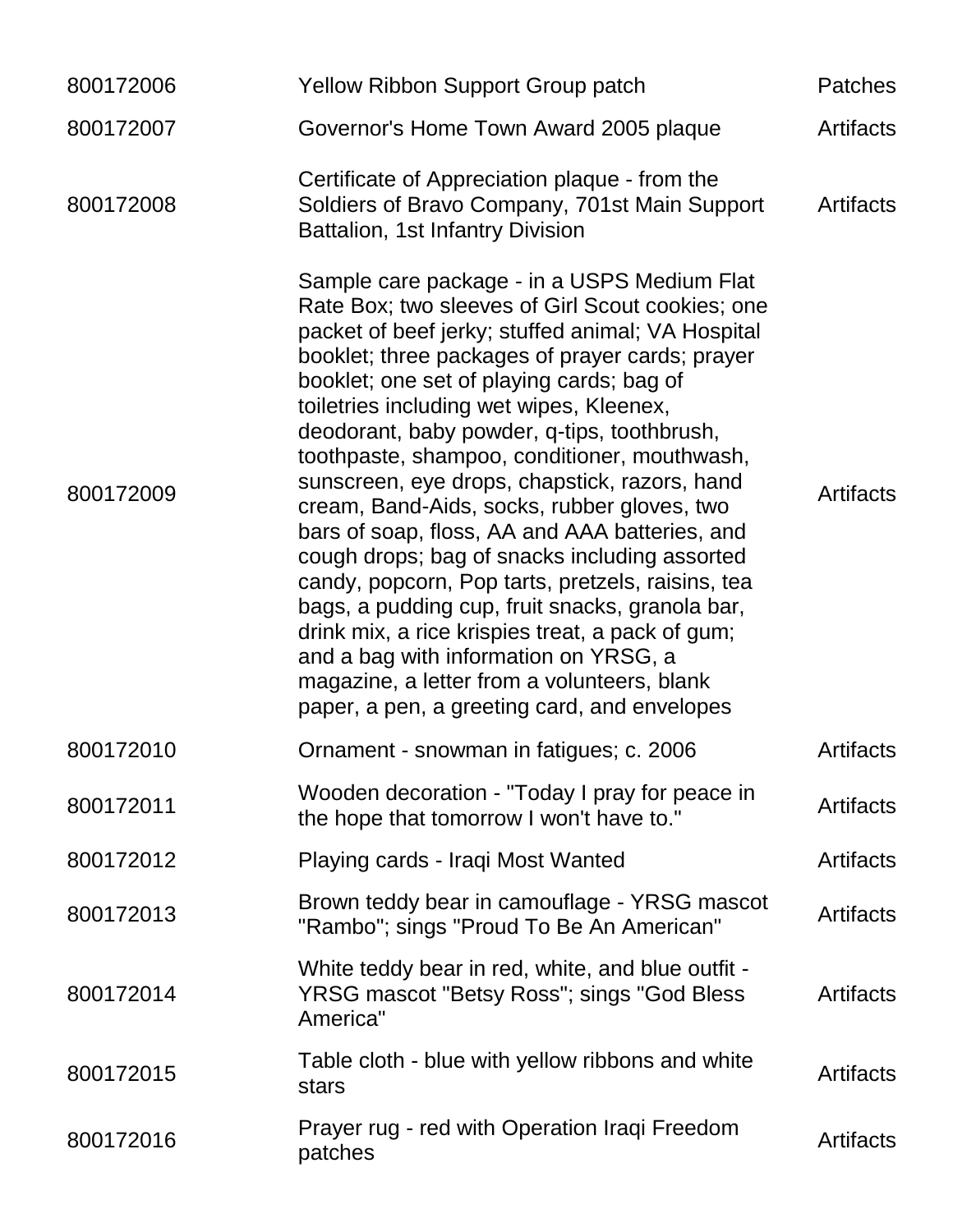| Roll of stickers - YRSG logo                                                                                                         | <b>Artifacts</b> |
|--------------------------------------------------------------------------------------------------------------------------------------|------------------|
| Keychain flashlight - with printed YRSG<br>information on the side                                                                   | <b>Artifacts</b> |
| Keychain flashlight - with printed YRSG<br>information on the side                                                                   | <b>Artifacts</b> |
| Ballpoint pen - with printed YRSG information on<br>the side                                                                         | <b>Artifacts</b> |
| Ballpoint pen - with printed YRSG information on<br>the side                                                                         | <b>Artifacts</b> |
| U.S. Army pin - originally fastened to the spine<br>of the binder titled "Letters from the Troops"                                   | Trays            |
| Navy pin with two flags - originally fastened to<br>spine of the binder titled "Letters from the<br>Troops & Miscellaneous Articles" | Trays            |
| U.S. Army pin - originally fastened to a U.S.<br>Army Freedom Team Salute Certificate of<br>Appreciation                             | Trays            |
|                                                                                                                                      |                  |

# **Key Subjects**

This collection is indexed under the following headings in the Library's online catalog. Researchers interested in materials about related topics, persons, or places should search the catalog using these subject headings.

### **Subjects**

Afghan War, 2001- Charities -- United States. Iraq War, 2003-2011.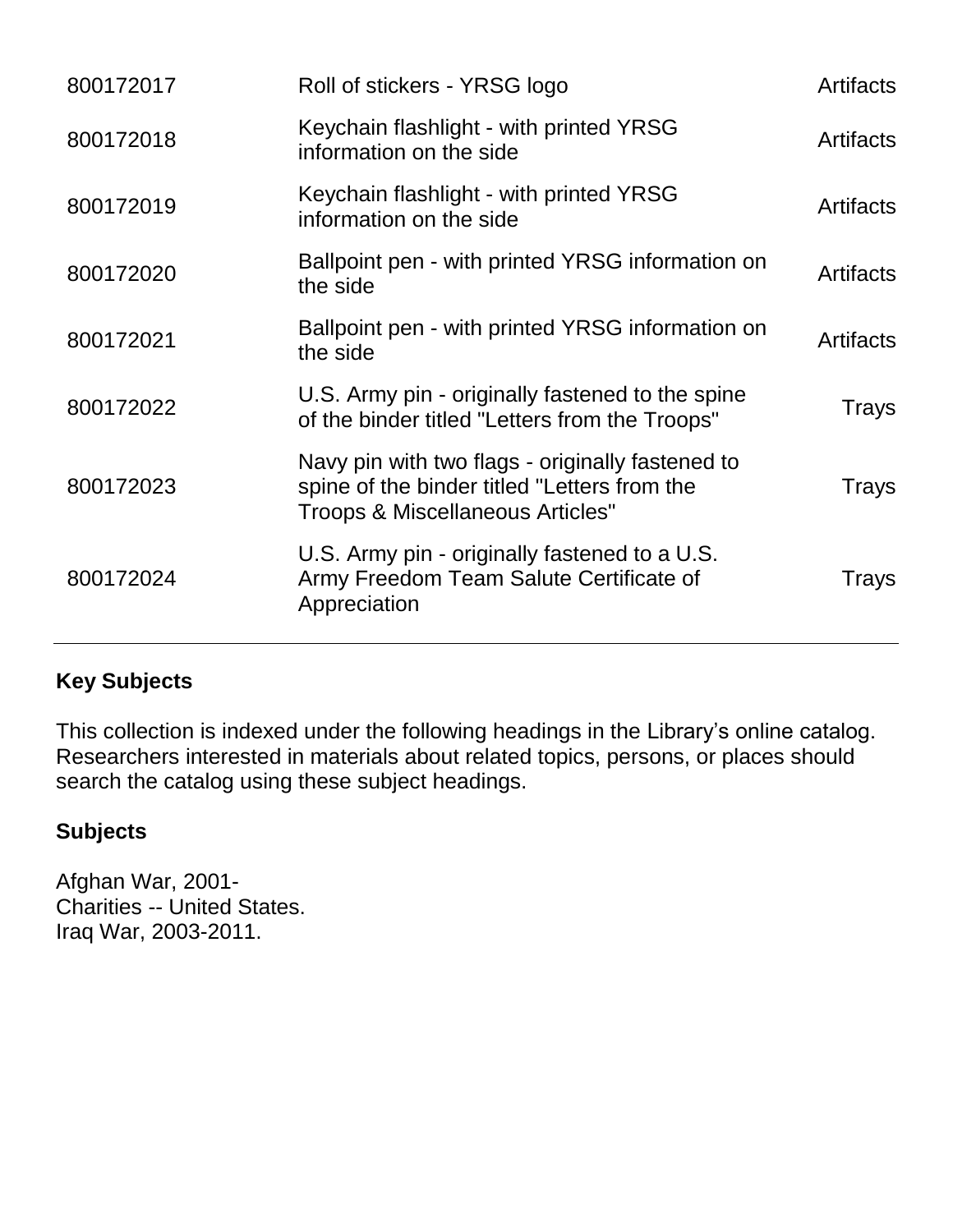| <b>Box</b> | <b>Folder</b>    | <b>Item</b><br>ID# | <b>Title</b>                                                                            | <b>Dates</b>                     |
|------------|------------------|--------------------|-----------------------------------------------------------------------------------------|----------------------------------|
|            |                  |                    | <b>Series One: Organizational Files, 2004-</b><br>2013                                  |                                  |
|            |                  |                    | <b>Organizational Files</b>                                                             | 2004-2013, n.d.                  |
|            | 1                |                    | Allstate Giving Campaign -<br>correspondence                                            | $7/14/2011$ -<br>8/25/2011       |
| 1          | $\boldsymbol{2}$ |                    | Assurance - insurance policies,<br>correspondence, advertisements                       | 6/17/2009-<br>11/14/2013, n.d.   |
|            | 3                |                    | Aurora University - correspondence                                                      | $1/19/2011$ -<br>4/19/2011       |
| 1          | 4                |                    | Blue Star Banner Program -<br>correspondence, newspaper clipping                        | 4/28/2011-<br>6/15/2013          |
| 1          | 5                |                    | <b>Booth Tarkington School -</b><br>correspondence                                      | $9/26/2011$ -<br>11/6/2012, n.d. |
| 1          | 6                |                    | Boy Scout Troop 870 - correspondence                                                    | 6/3/2010-6/23/2012               |
| 1          | 7                |                    | Canine Donations - correspondence<br>regarding donations for military canines           | 2/23/2012-<br>12/3/2012          |
| 1          | 8                |                    | Christ Lutheran Church - correspondence,<br>newspaper articles, bulletins               | 9/15/2004-<br>3/24/2010, n.d.    |
| 1          | 9                |                    | Corporate Sponsors End of Year<br>Campaign - correspondence                             | 11/16/2009-<br>11/23/2010        |
| 1          | 10               |                    | Daily Herald - correspondence,<br>newspaper clippings, article printouts                | 3/10/2008-<br>8/31/2011, n.d.    |
|            | 11               |                    | David J. Latoria Post #6 - correspondence<br>and Certificate of Appreciation            | 2/2007-2/14/2013                 |
| 1          | 12               |                    | Donation-Matching Programs -<br>correspondence and applications for<br>various programs | 11/12/2003-<br>10/7/2011         |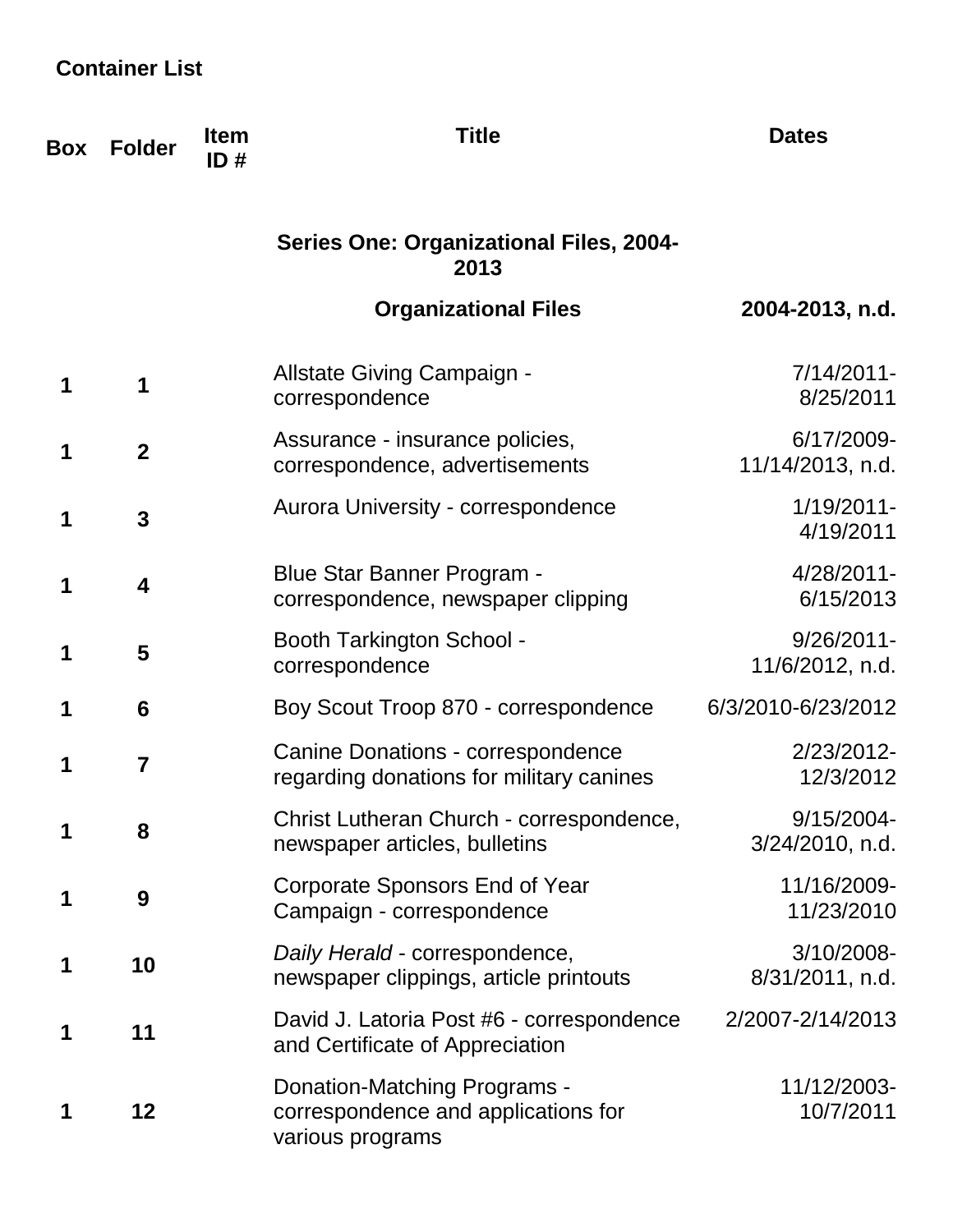|              | 13             | Eagle Scouts - correspondence regarding<br>personal projects                                           | $3/11/2010$ -<br>7/13/2012       |
|--------------|----------------|--------------------------------------------------------------------------------------------------------|----------------------------------|
| 1            | 14             | Experian - correspondence                                                                              | 4/12/2012-<br>7/23/2012          |
| 1            | 15             | Eye drops donations - correspondence<br>with eye care centers and doctors' offices                     | 7/16/2012-<br>4/26/2013          |
| 1            | 16             | Girl Scouts councils - correspondence<br>and contact information                                       | $1/13/2011$ -<br>12/3/2012, n.d. |
| 1            | 17             | Governor's Hometown Award 2005 -<br>banquet program, project booklet,<br>photograph of YRSG volunteers | 9/10/2005                        |
| 1            | 18             | Grand Victoria Casino - correspondence<br>regarding playing cards donation                             | 4/7/2005-3/4/2013                |
| 1            | 19             | <b>Gurnee Community Church -</b><br>correspondence                                                     | 8/5/2008-8/8/2010                |
| 1            | 20             | <b>Halloween Candy Donations -</b><br>correspondence, thank you letters                                | 11/30/2008-<br>12/3/2012         |
|              | 21             | Holy Family Parish - correspondence,<br>bulletins                                                      | 5/24/2004-<br>2/20/2013          |
|              |                | <b>Organizational Files</b>                                                                            | 2005-2014, n.d.                  |
| $\mathbf{2}$ | 1              | Interviews - correspondence, contact<br>information                                                    | 12/18/2009-<br>6/15/2013         |
| $\mathbf{2}$ | $\overline{2}$ | Jel Sert Company - correspondence and<br>information regarding donation pick-up                        | 10/31/2012-<br>11/11/2012        |
| $\mathbf 2$  | 3              | Knights of Columbus Patriot's Mass -<br>correspondence, programs                                       | 8/2006-10/2013                   |
| $\mathbf 2$  | 4              | Lincoln Prairie School - correspondence<br>regarding a presentation given at the<br>school             | 2/7/2011-2/17/2011               |
| $\mathbf{2}$ | 5              | Mariano's - letter of appreciation regarding<br>donation of grocery bags                               | 8/31/2012                        |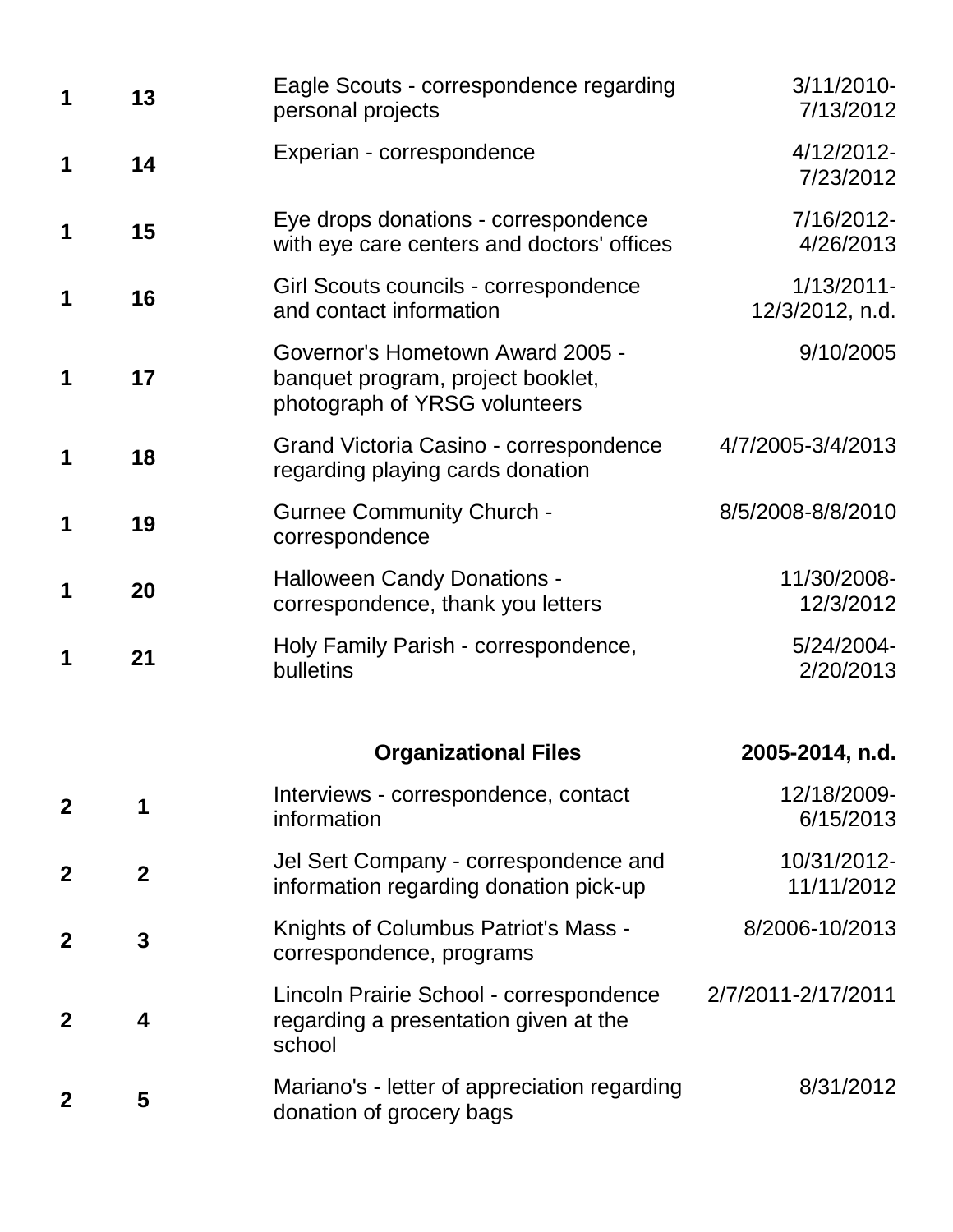| $\mathbf{2}$   | 6              | Mary Queen of Heaven Church -<br>correspondence, bulletins; photograph of<br>service group arranged in Photographs<br>folder | 3/13/2006-7/1/2007          |
|----------------|----------------|------------------------------------------------------------------------------------------------------------------------------|-----------------------------|
| $\mathbf{2}$   | $\overline{7}$ | McGraw Foundation - contact information,<br>grant application and correspondence                                             | 2/8/2011-2/17/2011,<br>n.d. |
| $\mathbf{2}$   | 8              | Misc. Info and Articles - bulletins, emails,<br>newspaper and online articles, thank you<br>letters and card                 | 4/5/2005-1/5/2014           |
| $\mathbf{2}$   | 9              | <b>NASA Education Corporation -</b><br>information on the corporation, newspaper<br>clipping                                 | 10/20/2010, n.d.            |
| $\mathbf{2}$   | 10             | <b>Northrop Grumman Corporation -</b><br>correspondence and grant request forms                                              | 2/19/2013-7/3/2013,<br>n.d. |
| $\mathbf{2}$   | 11             | <b>Operation AIRLIFT - VFW Post 5151</b><br>pamphlet                                                                         | n.d.                        |
| $\overline{2}$ | 12             | Operation Cookie Drop - partnered with<br>the Girl Scouts; correspondence,<br>newspaper clippings                            | 5/7/2008-6/12/2013,<br>n.d. |
| $\mathbf 2$    | 13             | Operation Sunscreen - partnered with<br>Mary Kay; correspondence, invoices                                                   | 6/13/2008-<br>10/15/2013    |
| $\mathbf{2}$   | 14             | Operation Sunscreen (continued) -<br>partnered with Mary Kay;<br>correspondence, invoices                                    | 6/13/2008-<br>10/15/2013    |
|                |                | <b>Organizational Files</b>                                                                                                  | 2004-2013, n.d.             |
| 3              | 1              | Our Lady of the Wayside - bulletin,<br>correspondence                                                                        | 11/21/2010-<br>6/11/2012    |
| 3              | $\mathbf{2}$   | Palatine Jaycees - funding applications,<br>newspaper clippings                                                              | 5/26/2006-<br>3/25/2013     |
| 3              | 3              | Palatine Jaycees Hometown Fest -<br>correspondence and instructions<br>pertaining to annual 4th of July Parade               | 6/6/2004-6/4/2013           |
| 3              | 4              | Park Ridge Indian Scouts -<br>correspondence                                                                                 | 1/18/2008-<br>1/21/2011     |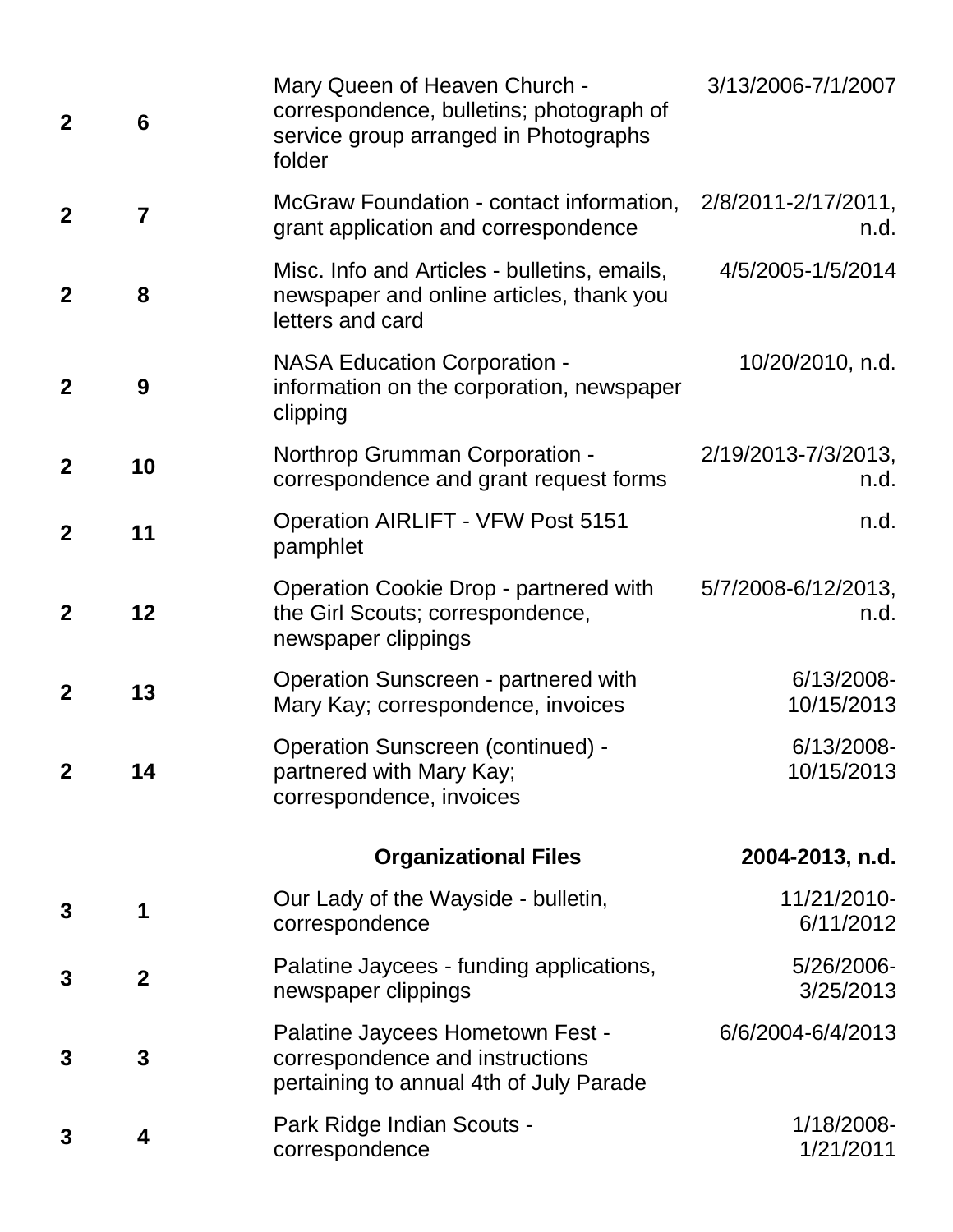| 3            | 5              | Rivers Casino - correspondence<br>regarding the donation of playing cards      | 10/17/2011-<br>3/2/2013          |
|--------------|----------------|--------------------------------------------------------------------------------|----------------------------------|
| $\mathbf{3}$ | 6              | Roosevelt University - correspondence                                          | 12/17/2010-<br>8/22/2011         |
| 3            | $\overline{7}$ | <b>Rotary of Palatine Foundation -</b><br>correspondence                       | 1/1/2013-3/22/2013               |
| 3            | 8              | Schaumburg-Hoffman Estates Rotary<br>Club - correspondence                     | 12/11/2010                       |
| 3            | 9              | Septemberfest 2008-2010 -<br>correspondence, plans for volunteers              | 6/28/2008-9/7/2010               |
| 3            | 10             | Septemberfest 2011 - correspondence,<br>plans for the volunteers               | 6/6/2011-9/5/2011                |
| 3            | 11             | Septemberfest 2012 - application,<br>correspondence                            | 4/30/2012-9/3/2012               |
| 3            | 12             | Septemberfest 2013 - correspondence                                            | 5/27/2013-9/4/2013               |
| 3            | 13             | <b>Sheet Metal Workers' Local 73 -</b><br>correspondence, booklets, newsletter | $9/14/2010$ -<br>11/11/2013      |
| 3            | 14             | St. Barnabas Lutheran Church - bulletins,<br>correspondence                    | 3/2/2008-4/20/2013,<br>n.d.      |
| 3            | 15             | St. Catherine of Siena Parish - bulletins,<br>correspondence                   | $2/15/2008 -$<br>3/15/2008, n.d. |
| 3            | 16             | St. Emily Parish - correspondence                                              | 11/16/2012-<br>1/27/2013         |
| 3            | 17             | St. Hubert Parish - bulletins,<br>correspondence                               | 11/5/2006-<br>11/11/2013         |
| 3            | 18             | St. Paul Women's Club - correspondence                                         | 4/10/2007                        |
| 3            | 19             | St. Peter Lutheran Church - bulletin,<br>correspondence                        | 1/30/2005-<br>1/15/2007          |
| 3            | 20             | Sts. Peter and Paul Church -<br>correspondence                                 | 1/5/2006-3/18/2013,<br>n.d.      |
| 3            | 21             | St. Theresa Parish - correspondence,<br>bulletin                               | $6/6/2013$ , n.d.                |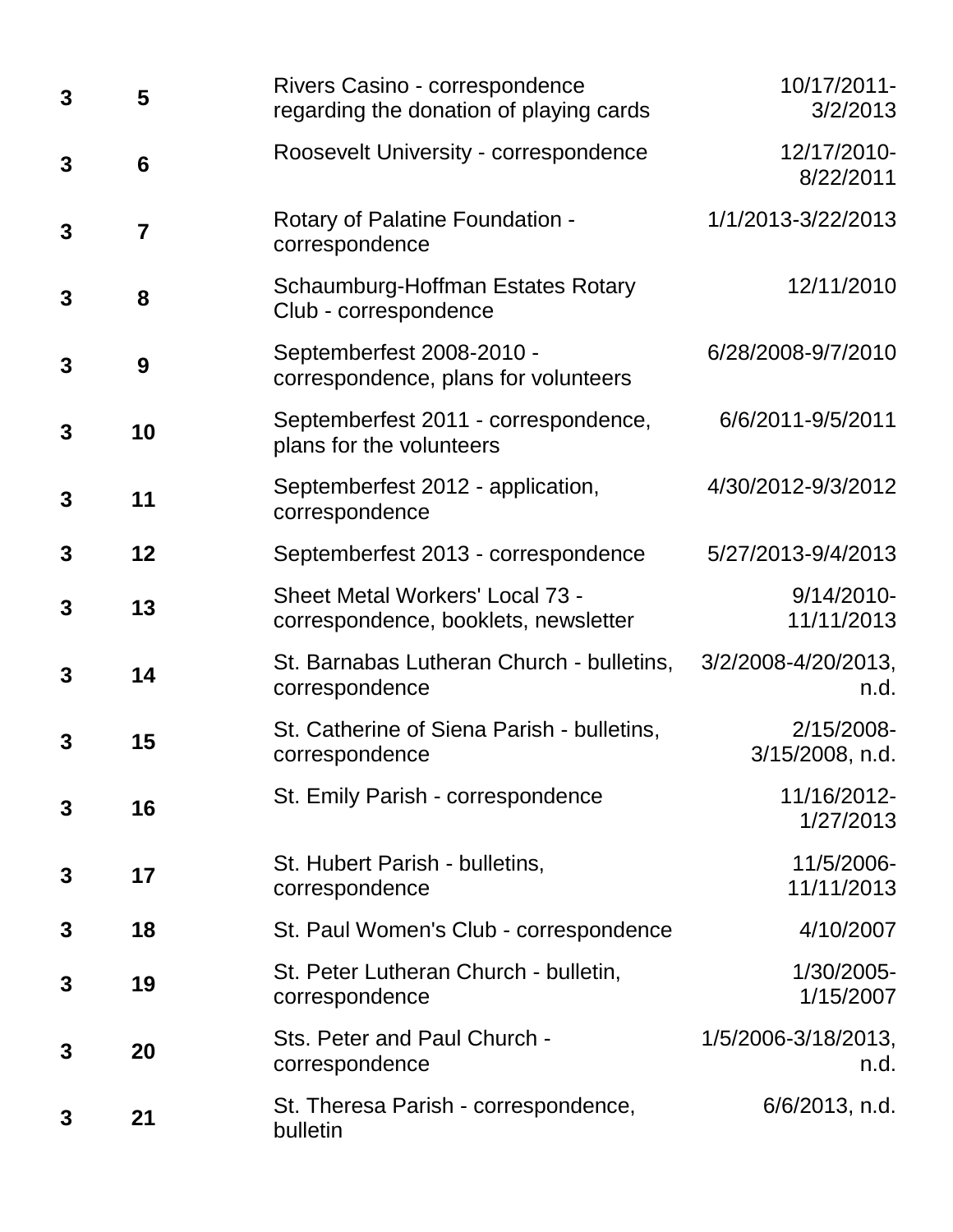| $\mathbf{3}$     | 22             | St. Thomas of Villanova - bulletin,<br>correspondence                                                        | 5/22/2005-<br>4/26/2010        |
|------------------|----------------|--------------------------------------------------------------------------------------------------------------|--------------------------------|
|                  |                | <b>Organizational Files</b>                                                                                  | 2008-2013, n.d.                |
| $\boldsymbol{4}$ | 1              | Sugar Grove - correspondence and<br>booklet                                                                  | 9/5/2009-9/8/2009,<br>n.d.     |
| 4                | $\overline{2}$ | <b>Transitional Living Services and Warriors'</b><br>Gateway - correspondence                                | 10/7/2010-<br>10/14/2010       |
| 4                | 3              | United Stationers - correspondence                                                                           | 5/4/2011-6/15/2011             |
| 4                | 4              | Veterans of Lake Barrington Shores -<br>correspondence and Memorial Day<br>pamphlet                          | $4/15/2011$ -<br>11/3/2013     |
| 4                | 5              | Village of Palatine - correspondence                                                                         | 1/24/2012-<br>11/14/2013       |
| 4                | 6              | <b>Walter R. Sundling Junior High School -</b><br>correspondence                                             | 12/15/2009-<br>3/18/2013       |
| 4                | 7              | We Do Care Freedom Festival                                                                                  | 8/26/2008-7/8/2011             |
|                  |                | <b>Series Two: Administrative</b><br>Information, 2004-2013                                                  |                                |
| 4                | 8              | Care Package Campaign Packet -<br>correspondence, information, updates to<br>the packet                      | 8/30/2004-c.<br>5/4/2007, n.d. |
| 4                | 9              | Certificates - letters and certificates<br>awarded to and by the Yellow Ribbon<br><b>Support Group</b>       | 12/1/2004-<br>11/14/2011       |
| 4                | 10             | Digital information - three CD-Rs<br>containing interviews and photographs                                   | 2/2006-8/12/2011               |
| 4                | 11             | <b>Fundraising Corporate Letters for 2013 -</b><br>template, contact sheets, returned letters                | 3/19/2013-5/2/2013,<br>n.d.    |
| 4                | 12             | Logo Information - correspondence,<br>registration of copyright and trademark,<br>various copies of the logo | 4/9/2009-9/4/2009,<br>n.d.     |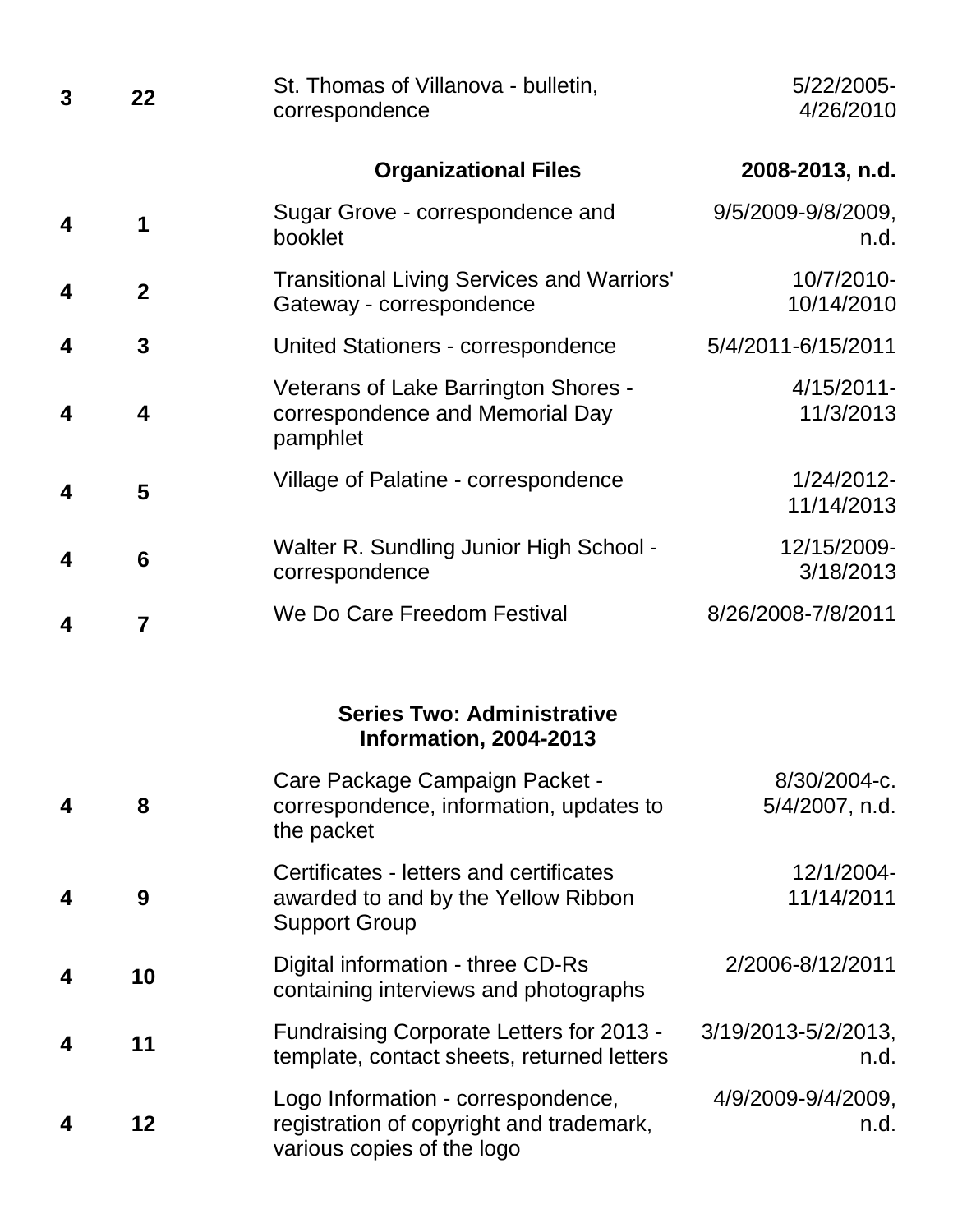| 4                       | 13 | True Vision Graphics - correspondence<br>regarding the group's website                                                                | 1/20/2005-3/4/2010,<br>n.d. |
|-------------------------|----|---------------------------------------------------------------------------------------------------------------------------------------|-----------------------------|
| 4                       | 14 | <b>Yellow Ribbon Support Group Annual</b><br>Meeting 2011 - agenda, record of boxes<br>sent, correspondence                           | $5/19/2011$ -<br>5/24/2011  |
| $\overline{\mathbf{A}}$ | 15 | <b>Yellow Ribbon Support Group Annual</b><br>Meeting 2012 - agenda, record of boxes<br>sent, expenses, email reminders, RSVP<br>lists | 4/25/2012-<br>5/15/2012     |
| 4                       | 16 | <b>Yellow Ribbon Support Group Christmas</b><br>Party - handouts, invitations                                                         | 12/12/12, n.d.              |
| 4                       | 17 | <b>Yellow Ribbon Support Group Flash Drive</b><br>- all working files have been printed out                                           | n.d.                        |

# **Series Three: Binders and Displays, 2003-2012**

# **Binders 2003-2008, n.d.**

| 5 | 1            | Letters from the Troops - title page<br>removed from front cover and business<br>card removed from the binder's spine;<br>newspaper articles; printout from<br>message board; thank you letters, cards,<br>and emails | 5/6/2004-7/28/2007,<br>n.d.   |
|---|--------------|-----------------------------------------------------------------------------------------------------------------------------------------------------------------------------------------------------------------------|-------------------------------|
| 5 | $\mathbf{2}$ | Letters from the Troops (continued) -<br>thank you emails, letters, and cards                                                                                                                                         | 12/1/2004-<br>3/10/2006, n.d. |
| 5 | 3            | Letters from the Troops (continued 2) -<br>thank you letters, emails including<br>pictures, cards, and postcards; email<br>chains about the troops and the war                                                        | 12/7/2003-<br>12/6/2004, n.d. |
| 5 | 4            | Letters from the Troops (continued 3) -<br>thank you letters, emails, cards, and<br>postcards; 250 dinars bills                                                                                                       | 8/9/2003-<br>11/29/2003, n.d. |
| 5 | 5            | Letters from the Troops (continued 4) -<br>thank you letters, emails, cards, and<br>postcards; 250 dinars bill; information on<br><b>Operation Mom's Cookies</b>                                                      | 5/2/2003-8/8/2003,<br>n.d.    |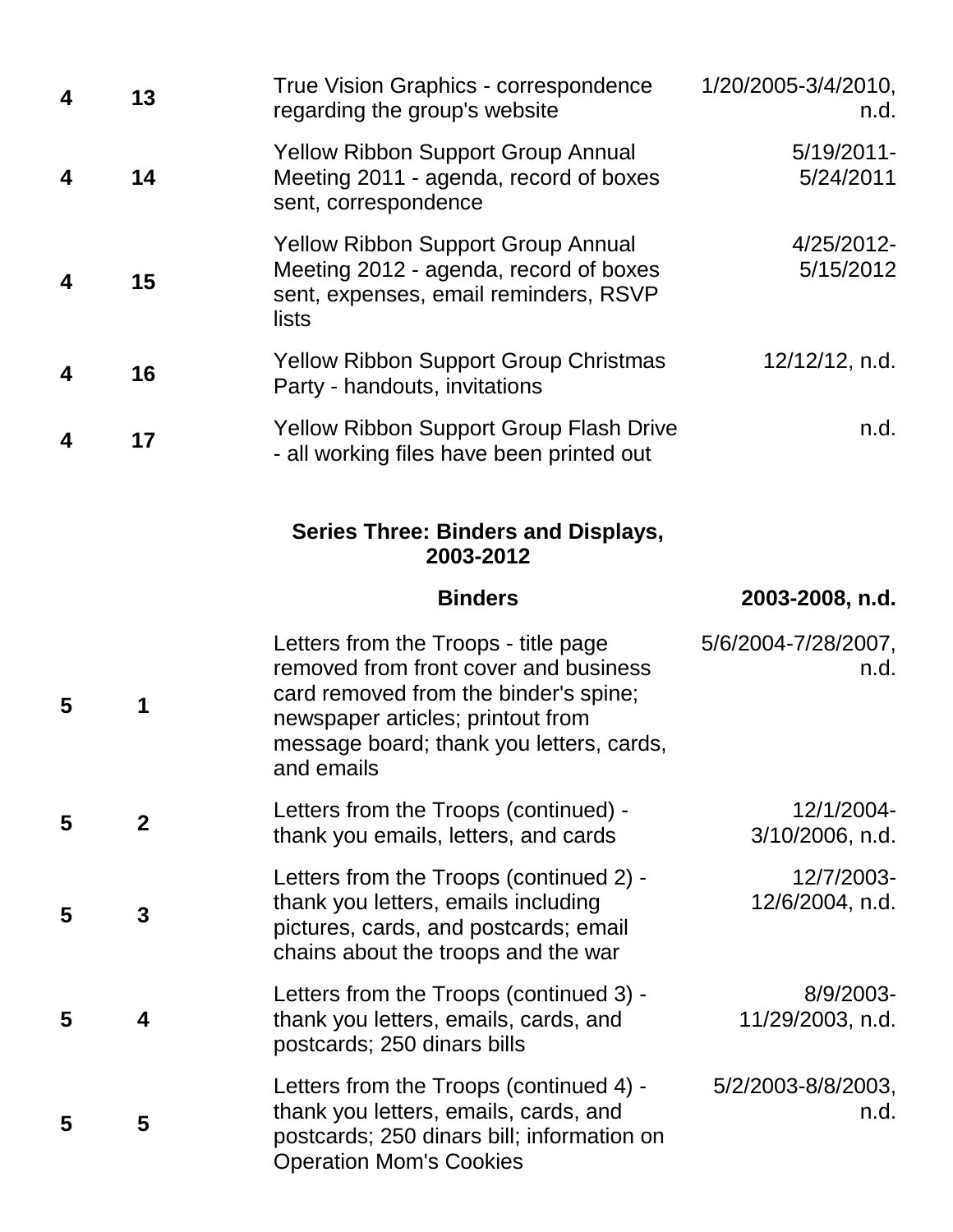| 5 | 6 | Letters from the Troops & Miscellaneous<br>Articles - title page with business card<br>displayed in front cover pouch; green<br>sticky-note found in inside front cover<br>pouch; emails and thank you notes,<br>newspaper articles, photographs, articles<br>from the internet                                                    | 1/2003-1/19/2008,<br>n.d.        |
|---|---|------------------------------------------------------------------------------------------------------------------------------------------------------------------------------------------------------------------------------------------------------------------------------------------------------------------------------------|----------------------------------|
| 5 | 7 | Letters from the Troops & Miscellaneous<br>Articles (continued) - emails and thank<br>you notes, newspaper articles,<br>photographs, articles from the internet                                                                                                                                                                    | 10/3/2003-<br>3/17/2006, n.d.    |
| 5 | 8 | Letters from the Troops & Miscellaneous<br>Articles (continued 2) - emails and thank<br>you notes, newspaper articles,<br>photographs, articles from the internet                                                                                                                                                                  | 7/7/2003-2/22/2006,<br>n.d.      |
|   |   | <b>Binders</b>                                                                                                                                                                                                                                                                                                                     | 2003-2012, n.d.                  |
| 6 | 1 | Letters from the Troops & Miscellaneous<br>Articles (continued 3) - emails, newspaper<br>clipping, articles from the internet;<br>beginning of section titled "Articles on<br><b>YRSG"</b>                                                                                                                                         | 4/3/2003-<br>11/10/2005, n.d.    |
| 6 | 2 | Letters from the Troops & Miscellaneous<br>Articles (continued 4) - continuation of<br>section titled "Articles on YRSG";<br>photographs, thank you letters and cards,<br>emails, print outs from the internet,<br>pamphlets; section titled "Family<br>Readiness Group"; photograph of<br>volunteers originally on the back cover | $9/13/2003 -$<br>9/19/2005, n.d. |
| 6 | 3 | Letters from the Troops 2007 - newspaper<br>articles, thank you letters, cards, and<br>emails from soldiers, stories printed from<br>the internet                                                                                                                                                                                  | 2/26/2007-<br>11/24/2012, n.d.   |
|   |   | Letters from the Troops 2007 (continued)                                                                                                                                                                                                                                                                                           | 12/4/2006-                       |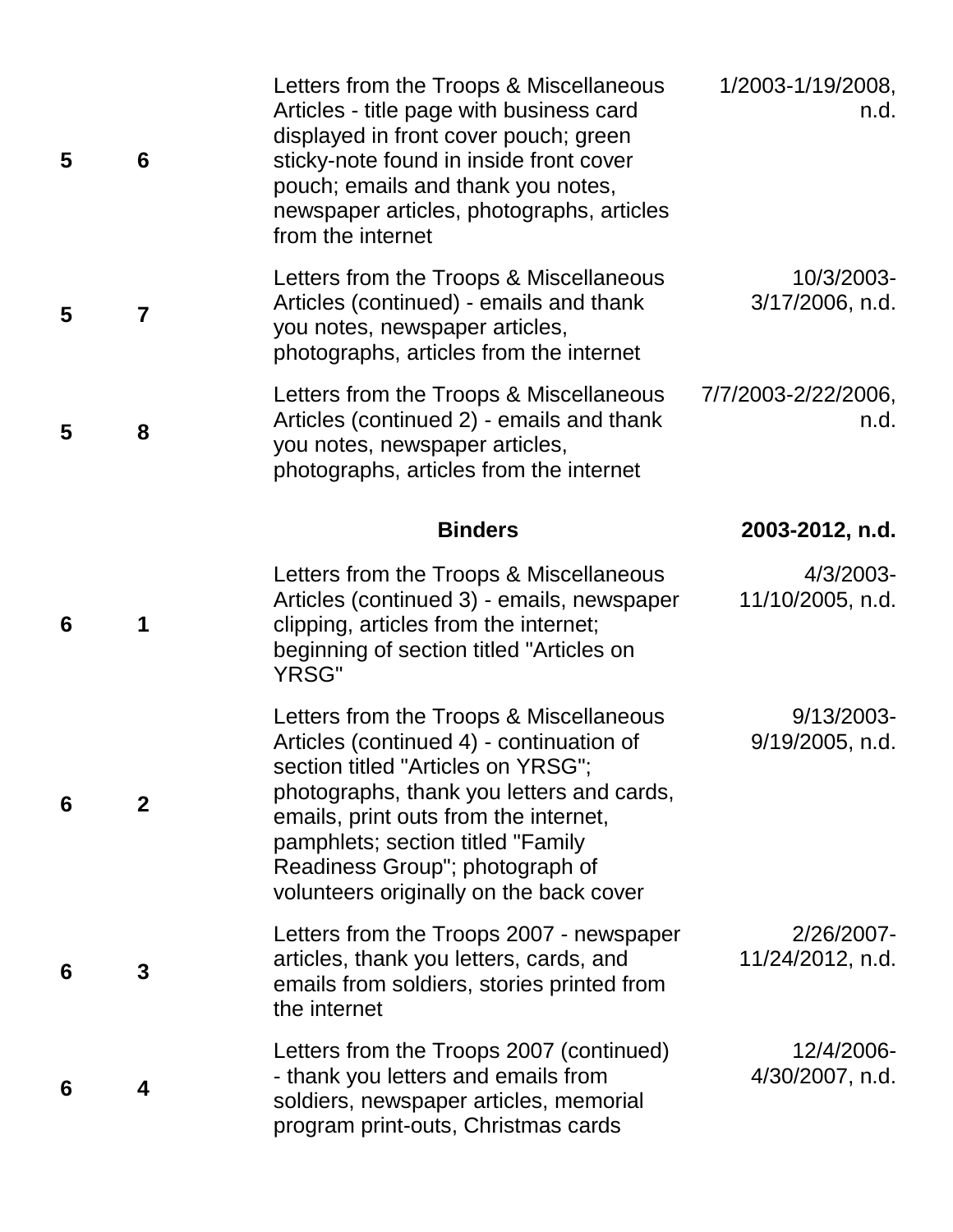| 6 | 5                 | Letters from the Troops 2007 (continued)<br>- newspaper articles, cards and thank you<br>letters, emails                                                                                                                                                                                                             | 2/8/2007-3/28/2007,<br>n.d.      |
|---|-------------------|----------------------------------------------------------------------------------------------------------------------------------------------------------------------------------------------------------------------------------------------------------------------------------------------------------------------|----------------------------------|
| 6 | 6                 | Untitled Blue Binder - printed pictures of<br>troops receiving packages, page<br>explaining the Yellow Ribbon Support<br>Group, printout explaining Operation<br>Cookie Drop, thank you email from Don<br>Millar with the University of Chicago<br>Master's degree group looking to work<br>with a $501(c)(3)$ group | 9/10/2008-<br>2/17/2009, n.d.    |
| 6 | $\overline{7}$    | Untitled White Binder - articles, stories<br>printed from the internet, thank you letters<br>from soldiers, photos of soldiers printed<br>from received emails                                                                                                                                                       | $6/6/2005$ -<br>10/29/2012, n.d. |
|   |                   | <b>Photographs</b>                                                                                                                                                                                                                                                                                                   | 2006-2009, n.d.                  |
| 6 | 8                 | Photographs and print-outs from various<br>events and of volunteers and care<br>package recipients                                                                                                                                                                                                                   | 3/20/2006-<br>12/18/2009, n.d.   |
| 7 | <b>No Folders</b> | <b>Series Four: Oversized Material, 2003-</b><br>2012                                                                                                                                                                                                                                                                |                                  |
|   |                   | Newspaper clipping - "Memorial Day<br>2003"                                                                                                                                                                                                                                                                          | c. 5/26/2003                     |
|   |                   | <b>Pioneer Press article "Churches collect</b><br>items for soldiers"                                                                                                                                                                                                                                                | 5/20/2004                        |
|   |                   | Gray M. Sanborn School Journal -<br>removed from Letters from the Troops &<br><b>Miscellaneous Articles</b>                                                                                                                                                                                                          | 6/2004                           |
|   |                   | Palatine Countryside, Volume 31, Number<br>22 article "Churches join effort to help<br>soldiers"                                                                                                                                                                                                                     | 6/3/2004                         |
|   |                   | Daily Herald article "A somber milestone"                                                                                                                                                                                                                                                                            | 9/8/2004                         |
|   |                   | Daily Herald article "Women of honor"                                                                                                                                                                                                                                                                                | 11/7/2007                        |